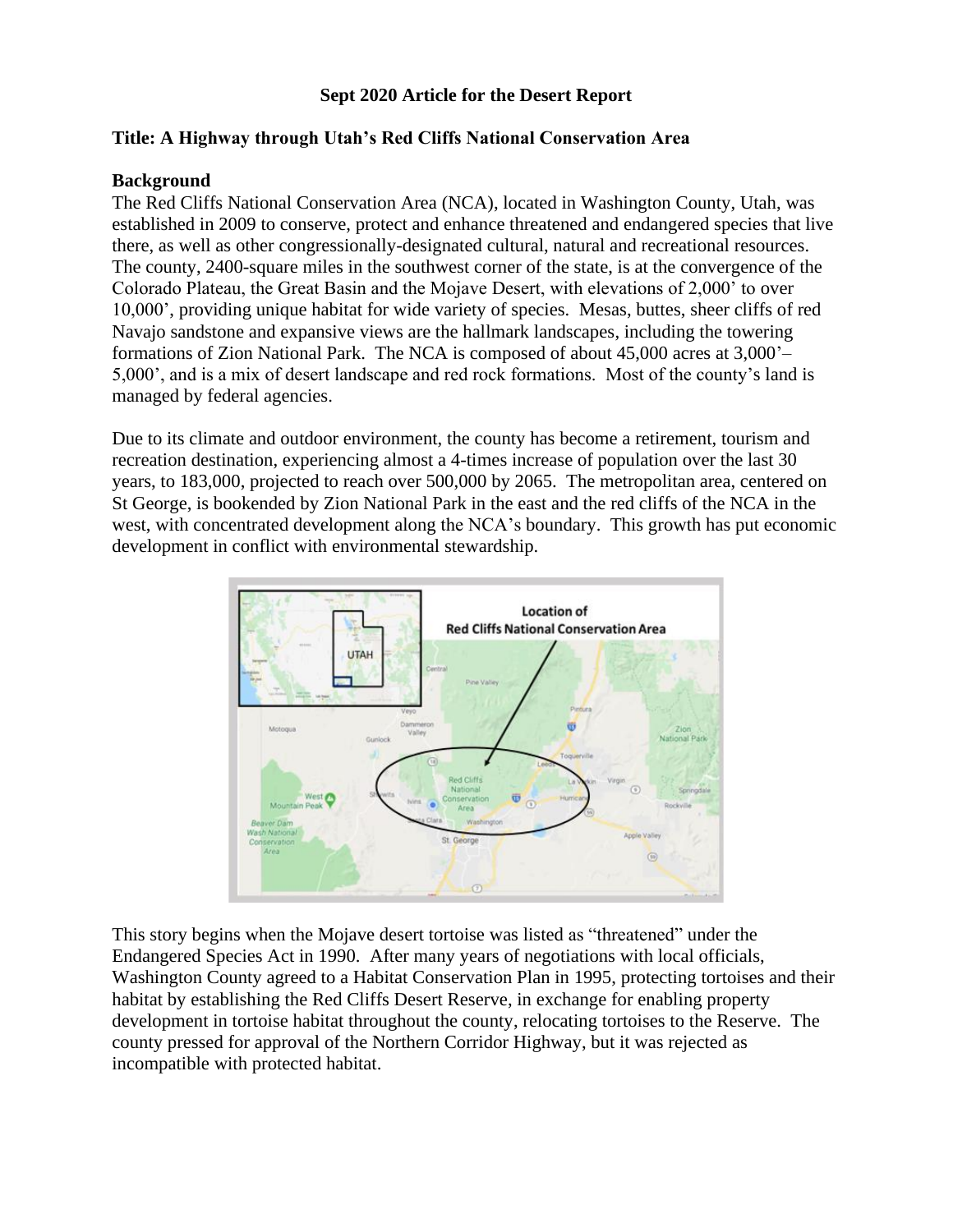

View of the Red Cliffs National Conservation Area One of 50 tortoises found the highway's path<sup>1</sup>



A 2005 draft public lands bill proposed giving the county a large part of federally-managed land and granting the Northern Corridor Highway through the protected Reserve as part of a "ring road" around the metro area<sup>2</sup>. A group of local citizens formed a non-profit organization (now known as Conserve Southwest Utah) to protest those provisions in the bill. This resulted in several years of negotiation and culminated with a section in the 2009 Omnibus Public Land Management  $Act^3$  (OPLMA) that reversed the originally proposed land transfer and created the NCA as an overlay of protection on the Reserve, effectively denying the highway proposal as it clearly would not further the protection of the tortoise and its habitat.

A "growth management/visioning process" grew out of this same citizen reaction, defining principles for "smart growth" that would avoid urban sprawl and continue the protection for these signature lands. Local governments have resisted the master planning required to implement these smart growth principles, and the resulting sprawl and poorly planned growth is the basis for the projected traffic problems the Northern Corridor Highway is proposed to alleviate.

Despite these actions by citizens to protect these lands, county government, with the support of state and federal representatives, continued unsuccessfully to press for the Northern Corridor Highway through an appeal to the Department of Interior in 2016 and Congressional legislation in 2018. They are now attempting to set aside the protections by seeking approval of a highway right-of-way and revisions to Resource Management Plans (RMP) through the National Environmental Policy Act (NEPA) process. The Draft Environmental Impact Statement (DEIS) and draft RMP revisions<sup>4</sup> are now in NEPA's public commenting phase which ends on September 10, 2020. Approval is targeted for January 2021, prior to the next presidential inauguration. Conserve Southwest Utah is organizing the public commenting.

<sup>1</sup> Found in 2018 pre-survey of Northern Corridor Highway alignment

<sup>&</sup>lt;sup>2</sup> This bill also proposed authorization for the Lake Powell Pipeline, which would also impact the tortoise, but that's another story. The Pipeline is going through the NEPA process at the same time as the Highway, and Conserve Southwest Utah is organizing its public commenting too.

<sup>&</sup>lt;sup>3</sup> [OPLMA,](https://www.govtrack.us/congress/bills/111/hr146#:~:text=The%20Omnibus%20Public%20Land%20Management%20Act%20of%202009,protected%20and%20establishes%20a%20National%20Landscape%20Conservation%20System.) section 1974

<sup>4</sup> See documents on the BLM website<https://eplanning.blm.gov/eplanning-ui/project/1502103/570>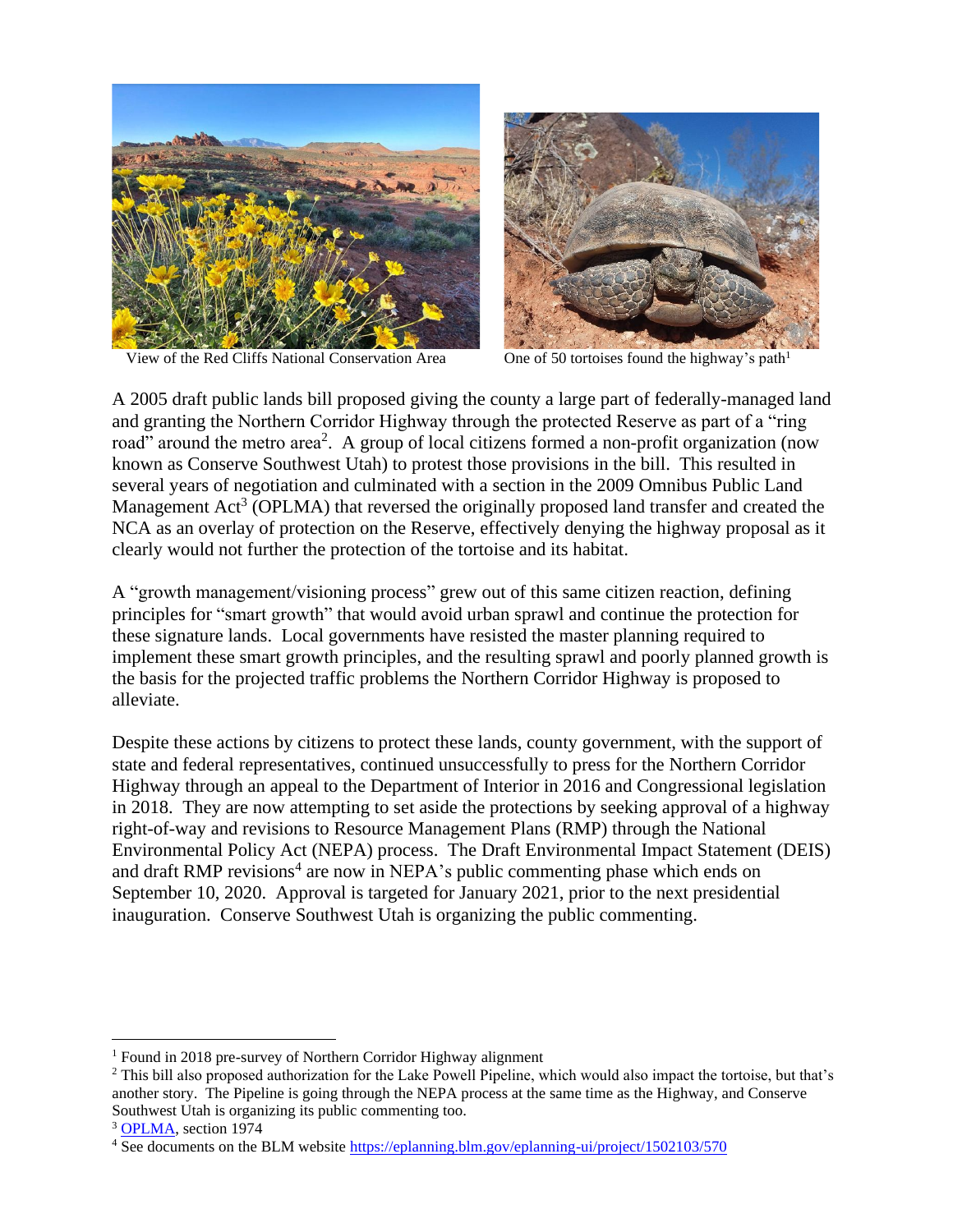

Location of the proposed Northern Corridor Highway Rendering of a section of the highway and Proposed Zone 6 mitigation area through the NCA



#### **The Issues**

Highway construction will result directly in tortoise deaths and relocations, but indirect longterm mortality due to noise, vibration, light and trash pollution, and segmentation of habitat is a bigger issue. This is the densest population and the smallest area of protection for the tortoise in its range. Effects of the 4.5-mile highway extend 4,000 meters on both sides<sup>5</sup>. The Northern Corridor Highway would enable invasive species, fire and predator pathways, damage Native American cultural resources, and greatly decrease the recreation experience through incursions into the trail system.

As mitigation for this damage, the county proposes a "Zone 6" (see map) to the Reserve. This area is a mix of BLM (including an Area of Critical Environmental Concern) and state school trust lands, discontiguous with the rest of the Reserve. While it has a tortoise population, it is also open to a wide range of damaging activities, many of which would continue, and is planned to be bisected by several roads in the future. Mitigation is an invalid argument in that the NCA and Reserve themselves are already mitigation for damage done throughout the county. Even though Zone 6 is a large space, it is a poor habitat, separated from the rest of the population, and largely already protected by the ACEC.

The county has a valid concern for future traffic congestion along the north side of the greater St George metropolitan area. Traffic models indicate bottlenecks at several intersections during peak hours by the year 2040 if improvements are not made. The DEIS shows that the highway (see alternative 3 below) reduces these impacts, but with significant environmental impacts. It also shows, however, that enhancements to existing roads outside the NCA (alternatives 5 and 6) do a better job, and with virtually no environmental impacts<sup>6</sup>. There has been no cost analysis performed as yet, and there are design alternatives to the various solutions that would impact both cost and benefit.

<sup>5</sup> von Seckendorff, Hoff and Marlow, 2002

<sup>6</sup> See DEIS Vol 3, section 5.1.1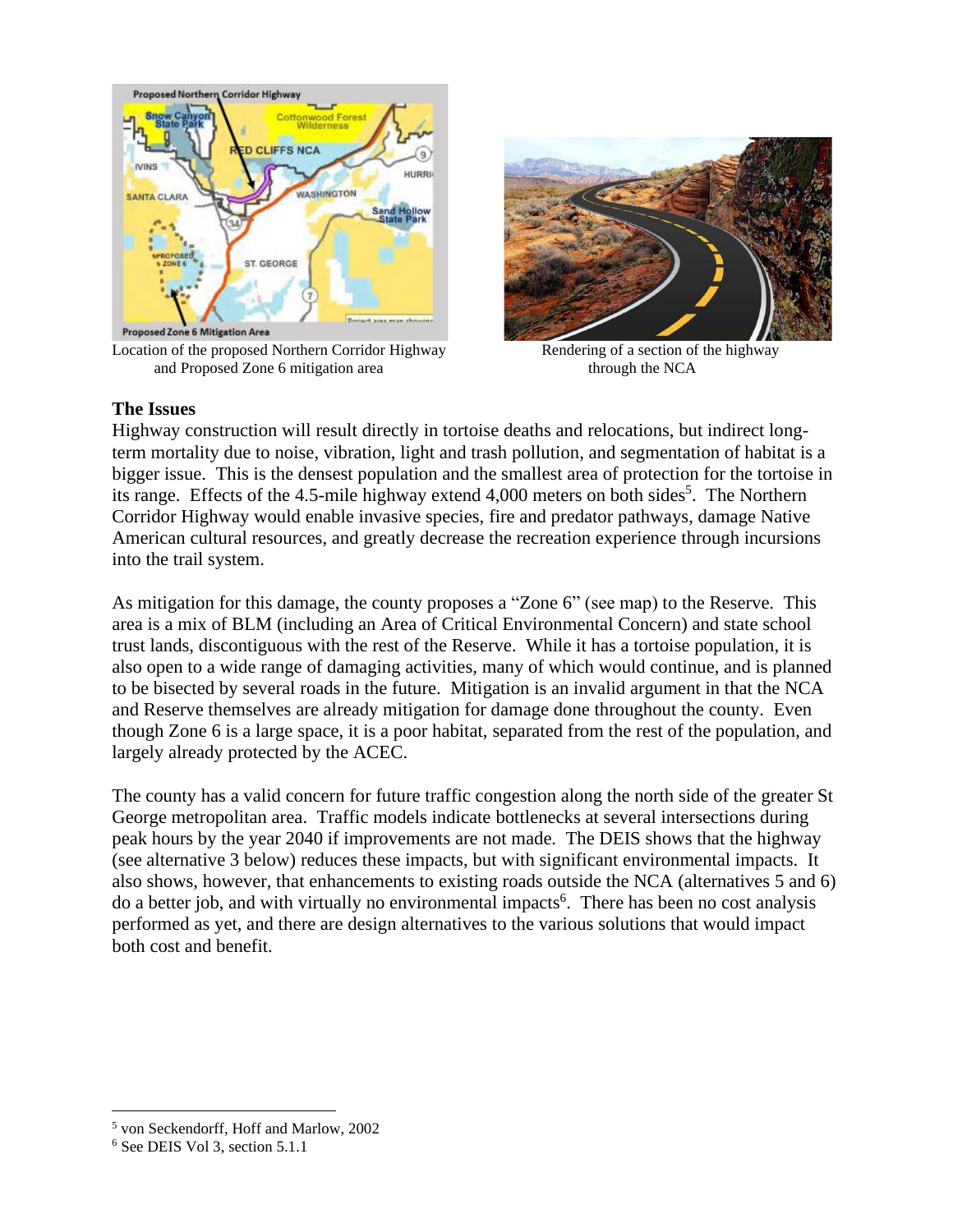

In July 2020, two human-caused fires, enabled by existing roads in or near the NCA, have burned 14,000 acres, over 20% of the NCA and Reserve, significantly changing the conditions assumed as a baseline for the DEIS. Fire is one of the most threatening events for this threatened species. The impact to the existing population is unknown until it can be surveyed, but it is likely to be severe.



July 2020 Turkey Farm Road fire damage in the prime Mojave desert tortoise habitat in the Red Cliffs NCA, started off one of the few existing roads in the NCA

Utah in general, and Washington County in particular, hold the position that there should be no federally-managed lands. There have been many assaults, both frontal and more subtle, at wresting control of these lands from federal management. There is a distain for the Endangered Species Act and the National Environmental Policy Act, and for efforts to protect lands when